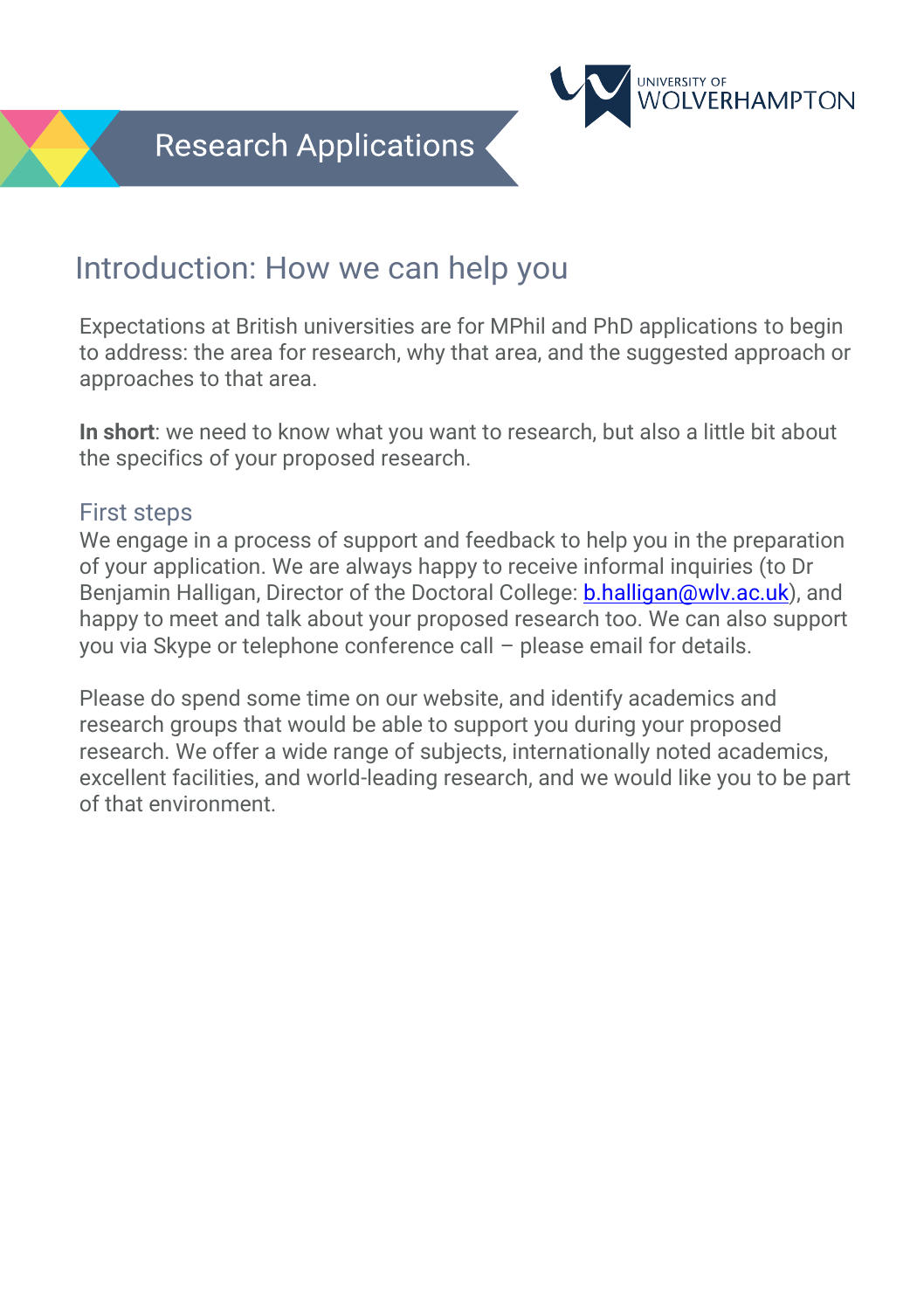# The application form

When making your PhD or MPhil application, in addition to completing your personal information and qualifications you will be asked to outline the topic that you wish to research in a 'Research Statement'.

### What to include in your Research Statement?

We recommend that you include the following in your research statement:



### Example

So if you wished to look at the effectiveness of representations of healthy lifestyles in children's television programmes in South America, a number of questions can be raised. Has anyone else engaged in this research? If so, what more now needs to be done? Does your research then hold the potential to break new ground and so generate new knowledge?

Any proposed research will need to engage with published writing already in the field. You will need to note this writing in your research statement: who are the key authors / thinkers? What groups of experiments / investigations have already occurred in the area that you are looking to? It may be easier to divide this writing into "Primary Sources" and "Secondary Sources".

**Tip**: Use "Google Scholar" ([https://scholar.google.co.uk/\)](https://scholar.google.co.uk/) to quickly hunt down references to academic writing already published in your area!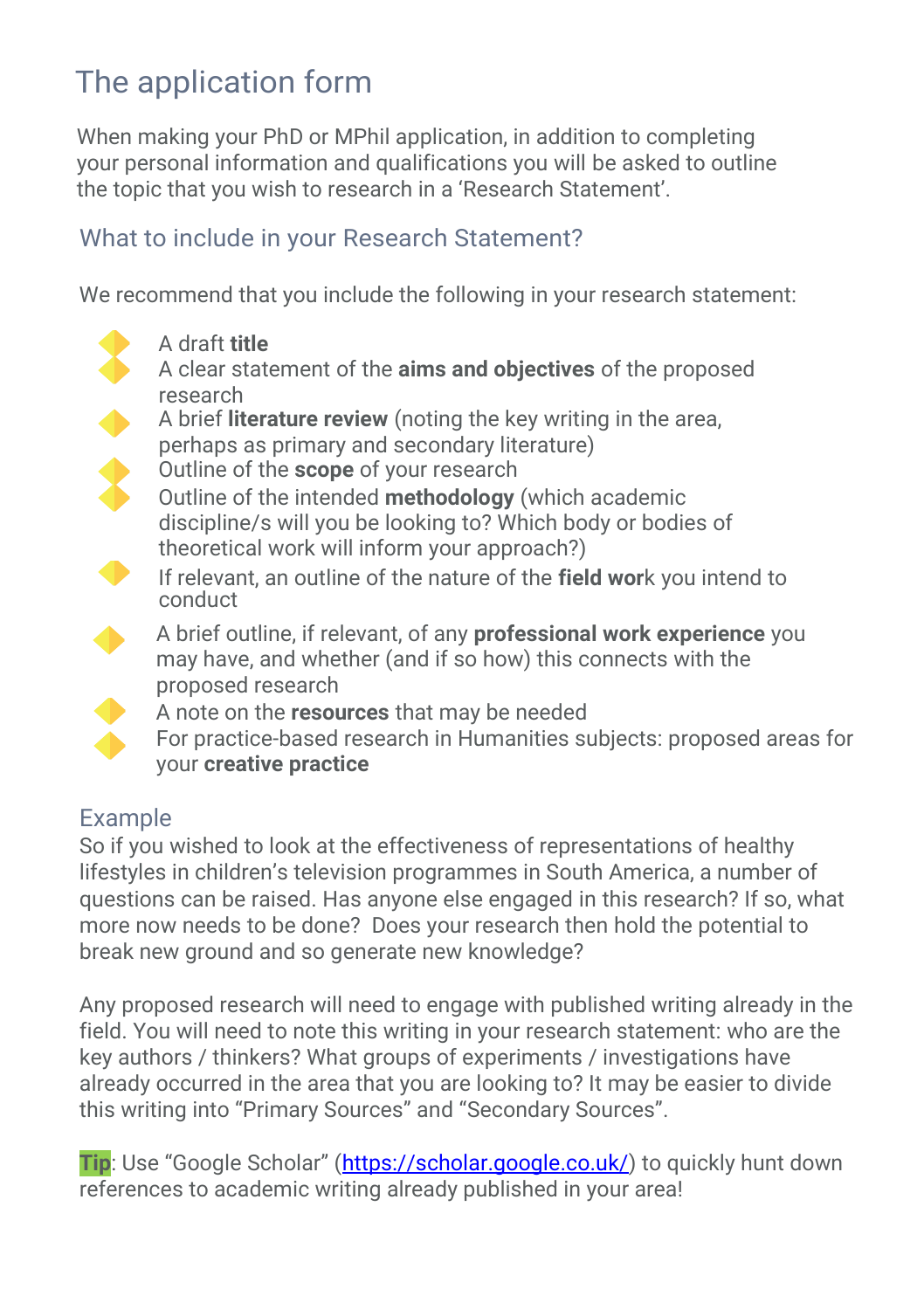At the same time, you would need to begin to discuss possible ways in which you intend to analyse the material.

Will you use questionnaires? If so, which approaches to questionnaires, and why these approaches? Will you use textual analysis of the programmes themselves? If so, which approaches to textual analysis could prove to be the most useful? Are you intending to conduct interviews? If so, what kind of information will you try to gain from interviews?  $\blacklozenge$ Are you using a chemical technique  $-$  if so, what is it, and how might it produce the results you want? Have these methods been used for other published studies – and does their use by others confirm the effectiveness of your chosen method for your proposed research? Or is it a matter of talking about the need to change or enhance a certain method that is already familiar to others working in the field?

**In short**: the expectation is that you will begin to suggest a possible method for your research – that is, your methodology.

These questions will determine the structure of the proposed research. How do you propose to divide up the three years (for full-time PhD research)? This can be done in blocks of six months, and typically fieldwork would occur during the second year.

This will offer us a suggested timeline for the research, so that we can see how, after the three years are up, you'll be able to submit your thesis for examination. Please note that this would only be a draft timeline, and subject to change further to discussions with your supervisor team once research has begun.

We would typically expect a draft title for the research. But this does not need to be definitive: we will not hold you to using this title, if you later decide on the need to change it. And the title can, at this early stage, just be descriptive: "A study of…", "An investigation into…", "An examination of…", "A new approach to…"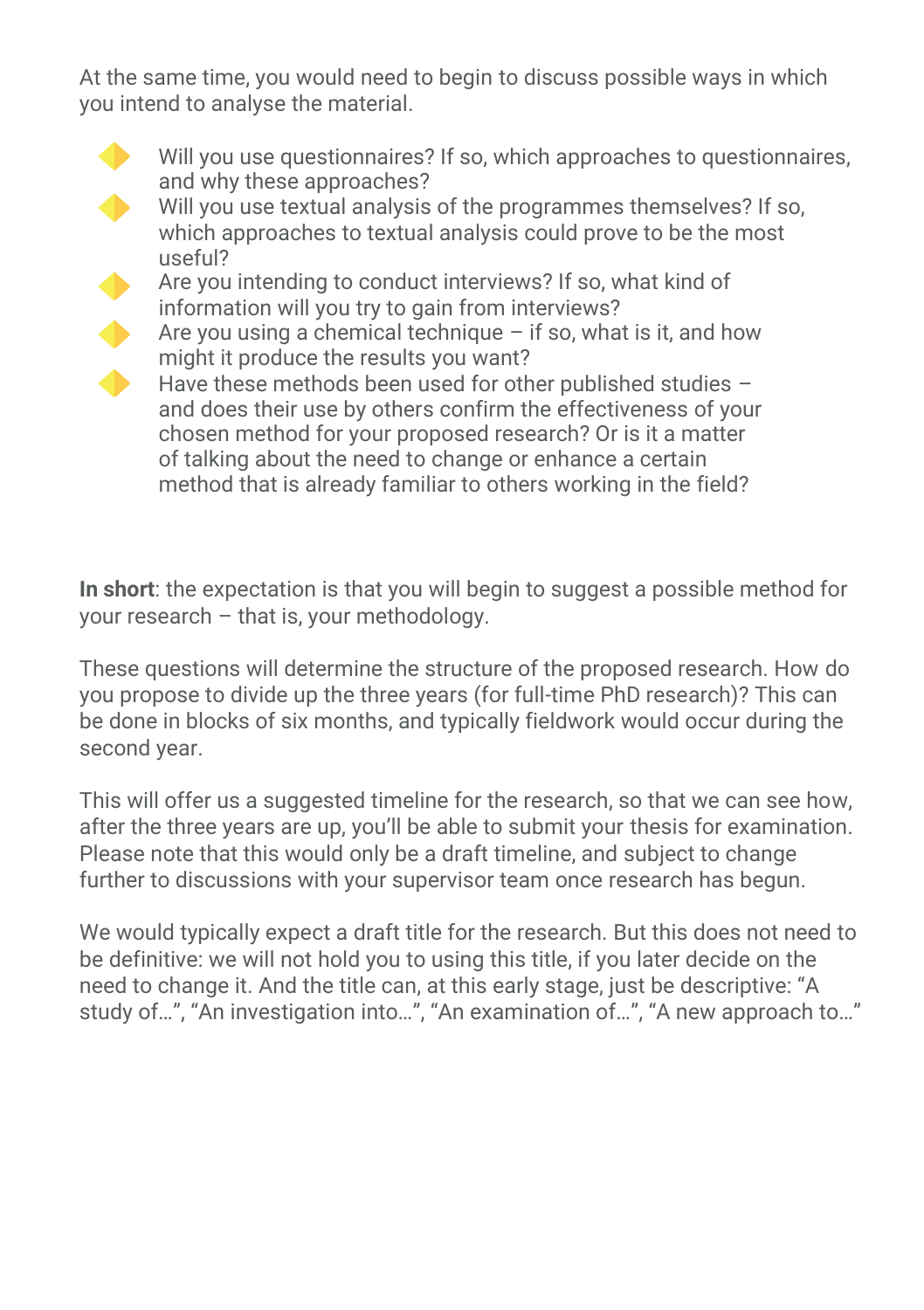We are keen to hear something about you as well, in terms of your academic and professional experiences.



 How do these experiences inform the research you are proposing? If you completed or are completing a Masters, what experiences have you gained that will enable you to research further?



 Does the proposed research arise from your work on your Masters?

 If you come with professional experience, is the proposed research building on the abilities you have gained in nonacademic environments?

### What happens next?

When we have received your application we will be back in touch once we have reviewed it. This typically takes about 3 weeks.

We will offer you formative feedback and, if are able to accept your application, we will ask you to complete a full Research Proposal. We will offer you support and guidance for this.

Once the Research Proposal has been accepted, we will be happy to issue you a formal offer letter for a place to study with us. You will be able to begin your studies with us during any month of the year.

## We look forward to hearing from you!